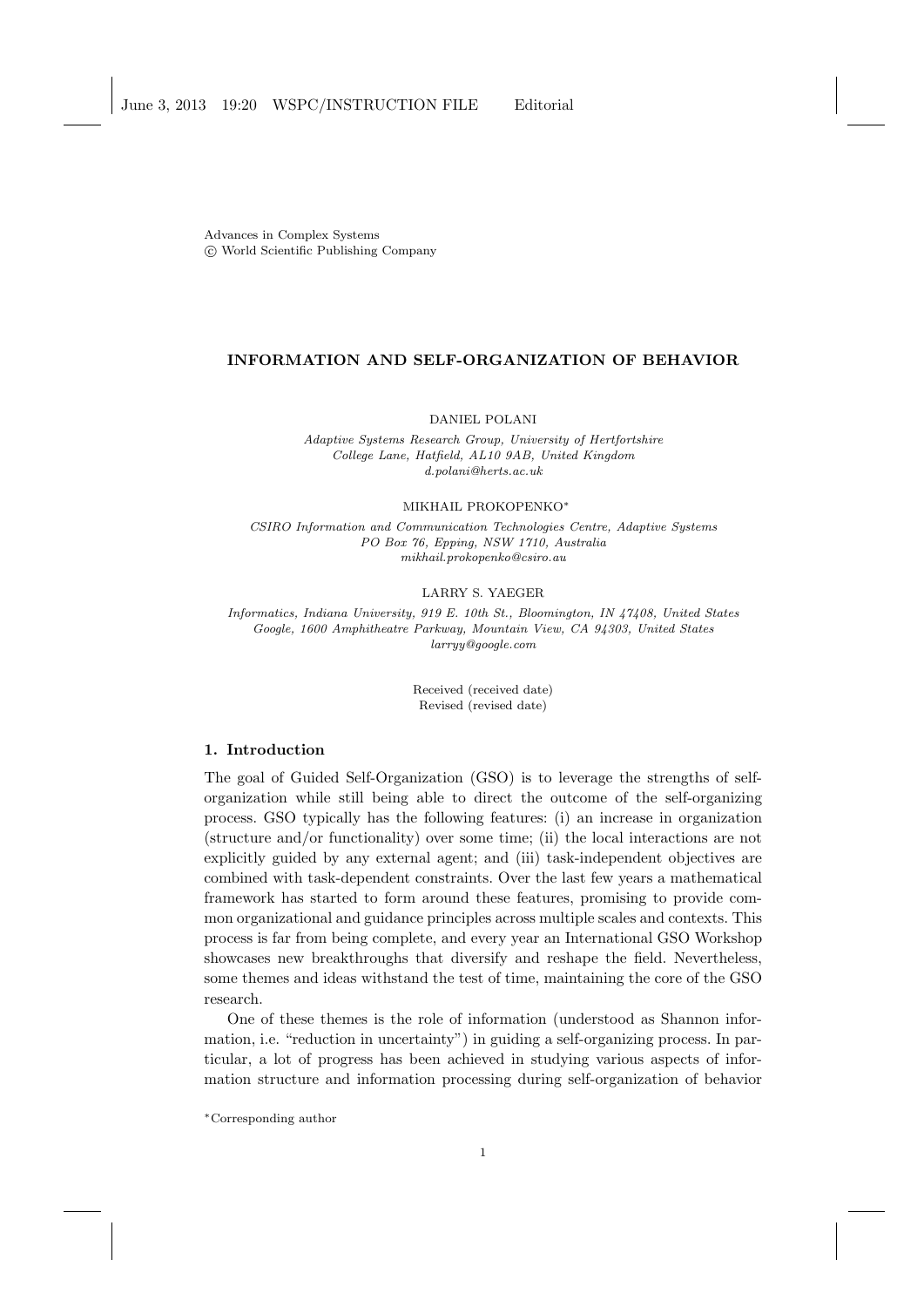(molecular, neural, cognitive, social, etc.). For example, several principles based on information flows through the perception-action loops of embodied cognitive systems were recently developed [5]. These principles related GSO to the notion that adaptive behaviors emerge from interactions between brain, body, and environment while optimizing task-independent objective functions.

Having a language that describes interactions is essential for a non-reductionist science [14]. And so another common GSO trend is the use of graph theory in representing and analyzing interactions within a system, be it a cell, the brain, a social network, an ecological web, or a power grid. Several graph-theoretical measures have been devised and put to use in tracing various self-organization processes developing within networks, as well as in relating connectivity of the self-organizing systems to their function [29, 13].

This topical issue presents a selection of papers following two GSO Workshops (Bloomington, Indiana, USA, in 2010 and Hertfordshire, UK, in 2011). These papers are grouped into three sections. The first section contains three studies characterizing neural dynamics with model-free techniques. It is followed by a section on embodied (e.g., robotic) systems, consisting of five papers. These works investigate various control loops and goal-oriented behavior, shaped by specific organizational principles and constraints, such as information bottleneck, homeokinesis, empowerment, maximization of transfer entropy, etc. The concluding section broadens the scale of self-organization, extending to collective behavior of multi-agent systems. It also comprises five papers, dealing with bio-inspired algorithms, pattern formation, and social dilemmas, and offering several efficient mechanisms for guided self-organization.

### 2. Neural dynamics and model-free methods

The first section of the topical issue is devoted to studies of neural dynamics with model-free methods. Self-organization within a neural system is typically brought about by neuronal interactions, potentially resulting in neural plasticity and learning. Modelling and analyzing these interactions is a daunting task which remains a research challenge. For instance, Chicharro and Ledberg [10] studied the brain as a biological system consisting of multiple interacting components, showing that the influence of causal connections on the natural dynamics of the system often cannot be analyzed in terms of the causal effect of one subsystem on another.

One emerging trend bypassing this challenge suggests the use of model-free techniques that quantify directed interactions within the brain [37, 18, 36]. Some of these techniques take advantage of the generic nature of information-theoretic methods. For example, Wibral et al. [37] analyzed magnetoencephalography (MEG) source-level signals using transfer entropy, successfully detecting changes in cortical and subcortical networks between the different auditory task types.

The papers assembled in this section take the next step. The model-free techniques are not only used here to quantify the strength of interactions and/or detect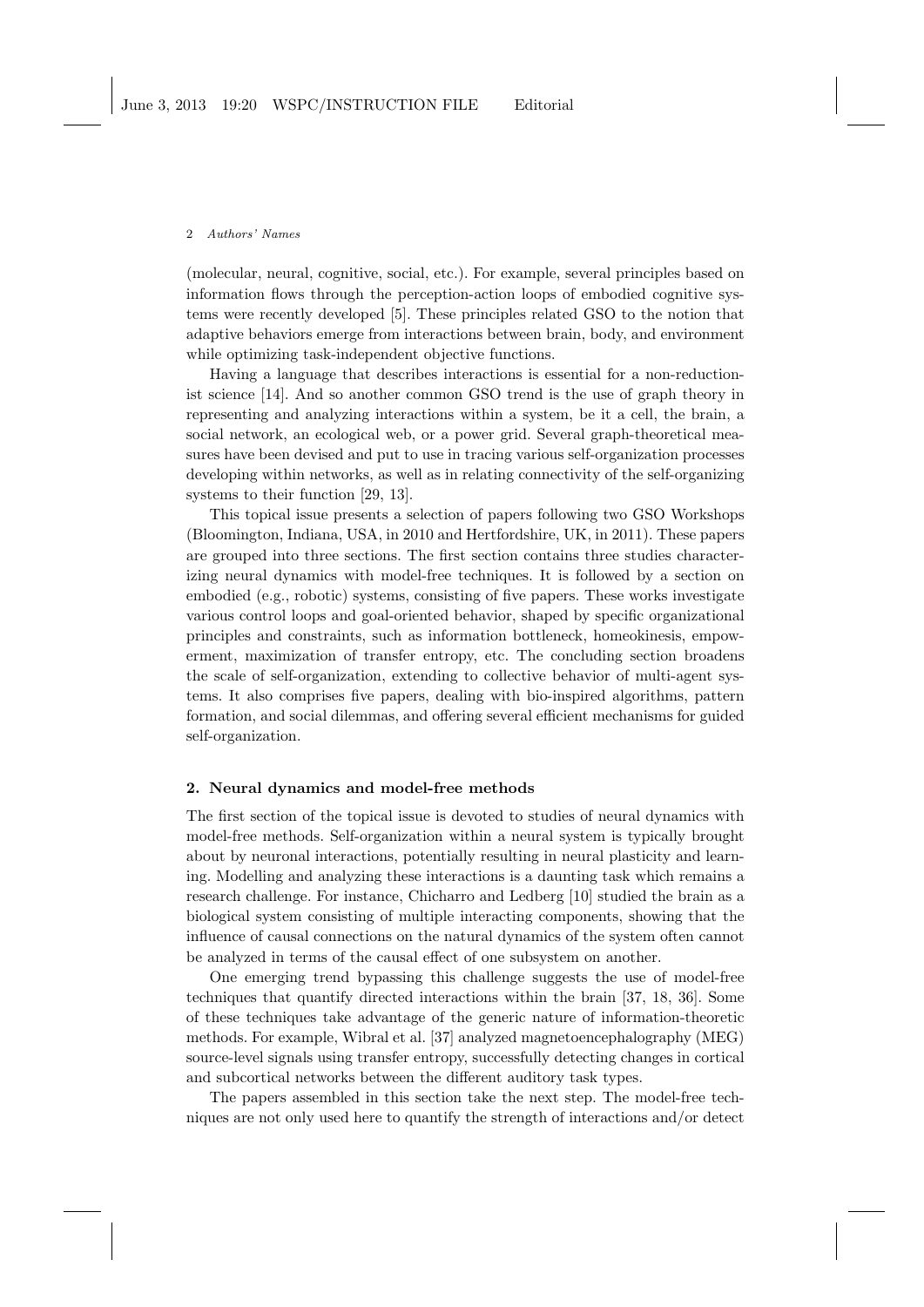specific pathways, but also form a basis for generic organizational principles that govern and guide the self-organization process at different scales.

The paper "Metabolic cost as an orginizing principle for cooperative learning" by Balduzzi et al. studies how neurons can use metabolic cost to facilitate learning at a population level. The investigation is focussed on self-organization as an internal process to the neural system, and so one may consider neurons as explicit communication channels mapping situations to actions (using spiketrains). In addition, the general inability of individual neurons to significantly manipulate their environment simplifies the optimization problems. Specifically, the paper shows that constraining reward maximization by metabolic cost forces neurons to maximize the information they encode into their spikes, aligning the information content of actions with their expected reward. The main conclusion is that "information aligns with rewards", and that metabolic cost may provide an organizing principle underlying the neural code. Moreover, one important ramification is that spikes with high information content are worth learning from, and so the suggested organizing principle may be extended to studies of neuronal learning, as well as to analysis and design of other cooperating populations.

The multi-scale relevance of generic organizational principles is a recurring theme in many papers of this topical issue. The paper by Yaeger "Identifying neural network topologies that foster dynamical complexity" links (in fact, correlates) neural complexity with behavioral complexity. The investigation is concerned with behavioral adaptation and an evolutionary selection for complexity, putting forward the question whether evolution selects for complex dynamics and specific network topologies, e.g. small-world networks. It has recently been demonstrated by Lizier et al. [19] that small-world networks are capable of maintaining and balancing comparably large information storage and information transfer. Not surprisingly, the paper quantifies the complexity of neural dynamics using information theory as well. Specifically, TSE complexity [32], is used, capturing the dual and opposing tensions towards global coordination and cooperation ("integration") and localized specialization of functionality ("segregation"). Furthermore, neural dynamics are related to several graph-theoretical measures calculated for the underlying network topologies. While the study is carried out within a simulated system of Polyworld, the resulting conclusion is far-reaching: "functional and structural evolutionary pressures cooperate to produce brains optimized for adaptation to a complex, variable world".

The paper "Combining Correlation-Based and Reward-Based Learning in Neural Control for Policy Improvement" by Manoonpong et al. concludes our first section dedicated to self-organizing neural systems. In this paper the guidance of the learning strategy is achieved by a combination of correlation-based learning and reinforcement learning. The first approach uses the correlations between external stimuli and anticipatory actions, and typically learns simple tasks quickly. The second approach uses predefined rewards / punishments as evaluations allowing an agent to optimize its expected future rewards, and in general is slower but more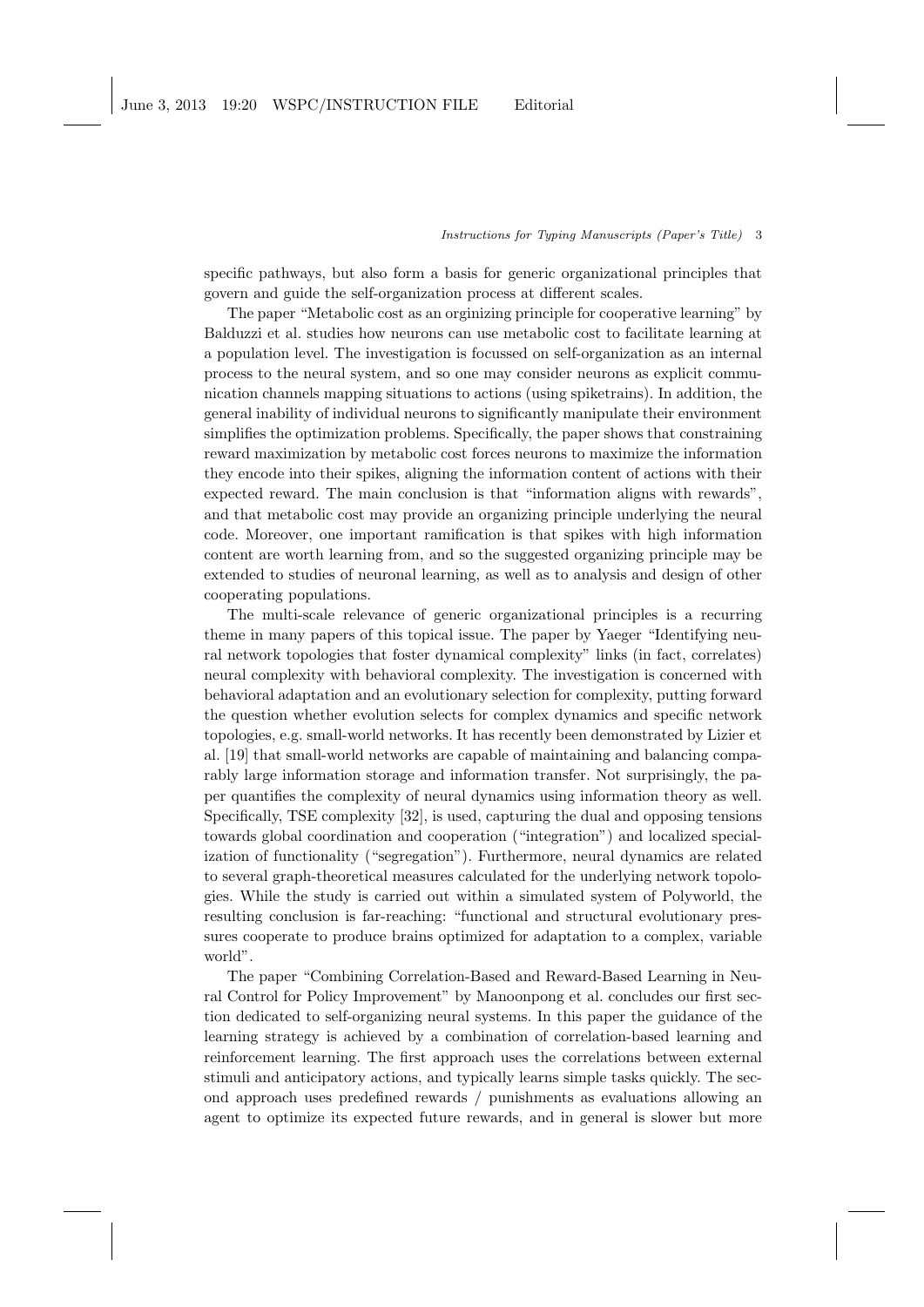successful in solving complicated tasks. The combined learning model introduced here is shown to strongly improve performance of the controller. Interestingly, the learning rules do not require an explicit model of the environment, and so the presented approach is still a model-free method, in line with other techniques for guided self-organization described in this topical issue.

# 3. Embodiment, Robotics, and Control

Neural systems are distinguished by the fact that they operate in an environment where their counterparts communicate (and aim to communicate) with them: in other words, the self-organization in a neural system is "in the interest" of every participating entity (neurons) which cooperate in making the communication codes "jointly" understood. As one proceeds to agents operating in an external environment, this ceases to be true. In fact, the environment is not an agent and has no "intention" to communicate with the agents living in it [?] ]gibson-ecological.

Even so, the environment influences the agent and the agent, in turn, influences the environment and thus the state of the agent and the state of the environment will be correlated. In the biological realm, evolutionary pressures will push the biological agents to modify the environment and their interaction with it to a state of selective advantage of the agents. This means that the structure of the environment will be reflected in how the agent interacts with it, and one can expect the agent's cognitive control to encompass some characteristics of the world it inhabits. The "code word" embodiment has been used for a while to describe how the agent's internal decisions translate into actual behavior in the world; and while in the past, rule-based and symbolic views have been adopted in which a platonic cognitive unit "hovers over the robotic reality" to select optimal behaviors [38, 21], it has become clear that this approach is doomed to fail, as it has to take into account all potential cases and exceptions, which is unrealistic except in the simplest of worlds.

In response to this, Brooks [9] proposed an inherently opposed approach which considers a non-symbolic, non-representational cognitive approach to control problems. In fact, such approaches had been explored in early cybernetics [2, 3, 34] then all but forgotten in the wake of the quick growth of the successes of the von Neumann architecture. Yet, it was well understood that even extremely simple principles could produce a variety of complex and "sensible" behaviors [7]. For the extraordinary success of these simple cognitive architectures, a core importance was attributed to embodiment, i.e. to how an agent is embedded in its physical environment. Paul [23], Pfeifer and Bongard [24], and Hoffmann and Pfeifer [15] utilized the term morphological computation to emphasize that the embedding into the environment participates in the cognitive process. In nature this embedding will be the product of evolutionary adaptation; in an artificial system it may be the result of a suitable design. But it makes clear that the structure of the embodiment plays an important role in producing useful behaviors. In fact, for simple examples, seemingly trivial properties of the embodiment can contribute to drastically different cognitive load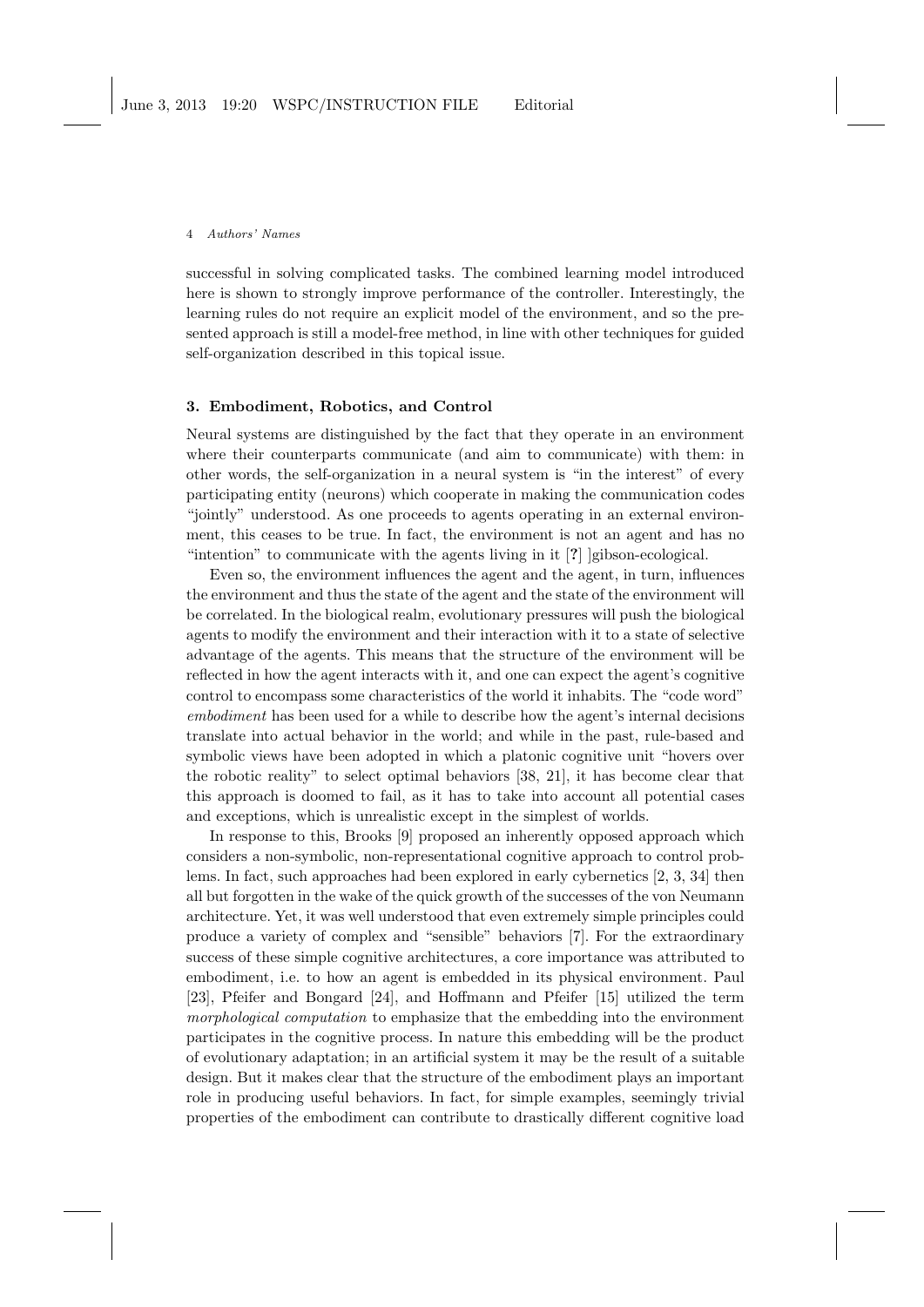on the agent itself. For example, in a simple gridworld, randomly relabeling actions individually per state instead of keeping globally consistent direction labels (i.e. global north, east, south, west labels) makes policies of equivalent performance cognitively much more expensive (measured using information theory) [26]. In terms of traditional, "platonic" Artificial Intelligence, both scenarios are completely equivalent and can be transformed into each other by a simple permutation of the actions. However, the embodiment perspective makes clear that this relabeling of actions, while in principle abstractly possible, is costly. The success of agents embodied in a real world depends on this embodiment being "naturally" supportive of the agent's task.

In typical studies, the embodiment is either a product of natural evolution (where it is taken for granted in advance) or the result of an engineering process (where it is designed into the agent on purpose). However, its acquisition and direct role in shaping cognition is comparatively rarely the direct object of study. It is to fill this gap that many of the papers of this section contribute.

The paper "Robustness of guided self-organization against sensorimotor disruptions" by Georg Martius takes one of the pioneer approaches to self-organized behavior generation for agents and robots — *homeokinesis* — to a new level. Homeokinesis was introduced by Der et al. [12, 11] as an intrinsic motivation model which operates on the assumption that an agent will try to adopt behaviors which will make its future as predictable for it as possible, while at the same time allowing for a rich set of future options. An information-theoretic generalization of the approach has used predictive information [6, 4] to the same effect. Homeokinesis is a purely self-organized approach, but has seen extension towards incorporating goal-directed behaviors [20] by incorporating preferences for preferred modes of behavior of the self-organizing system.

The new paper by Martius now extends the existing homeokinetic approach by taking into account not just proximity sensors (such as contact sensors), but now also distal sensors, namely in the form of vision sensors. The basic coordination and task (ball pushing), including vision sensors, are learnt in the self-organizing homeokinesis process in a short time. Their work now studies the advantages of the guided self-organizing system in the given configuration with respect to a purely self-organized or purely guided system. The combined system is able to handle massive sensoric reconfigurations rapidly and with good reliability. Turning off the self-organization part while keeping the "guided" component active, an agent loses its ability to explore and is less flexible when it comes to extricating itself from difficult situations, such as escaping from corners. Pure self-organization without control, on the other hand, tends to lose focus and sight of the goal behavior. The combination of guidance and self-organization provides a prime example for the strengths of each of the contributions and the power that the combined approach can offer.

The paper "A Goal-Orientation Framework for Self-Organizing Control" by Hesse and Wörgötter consider again homeokinesis as a generator for low level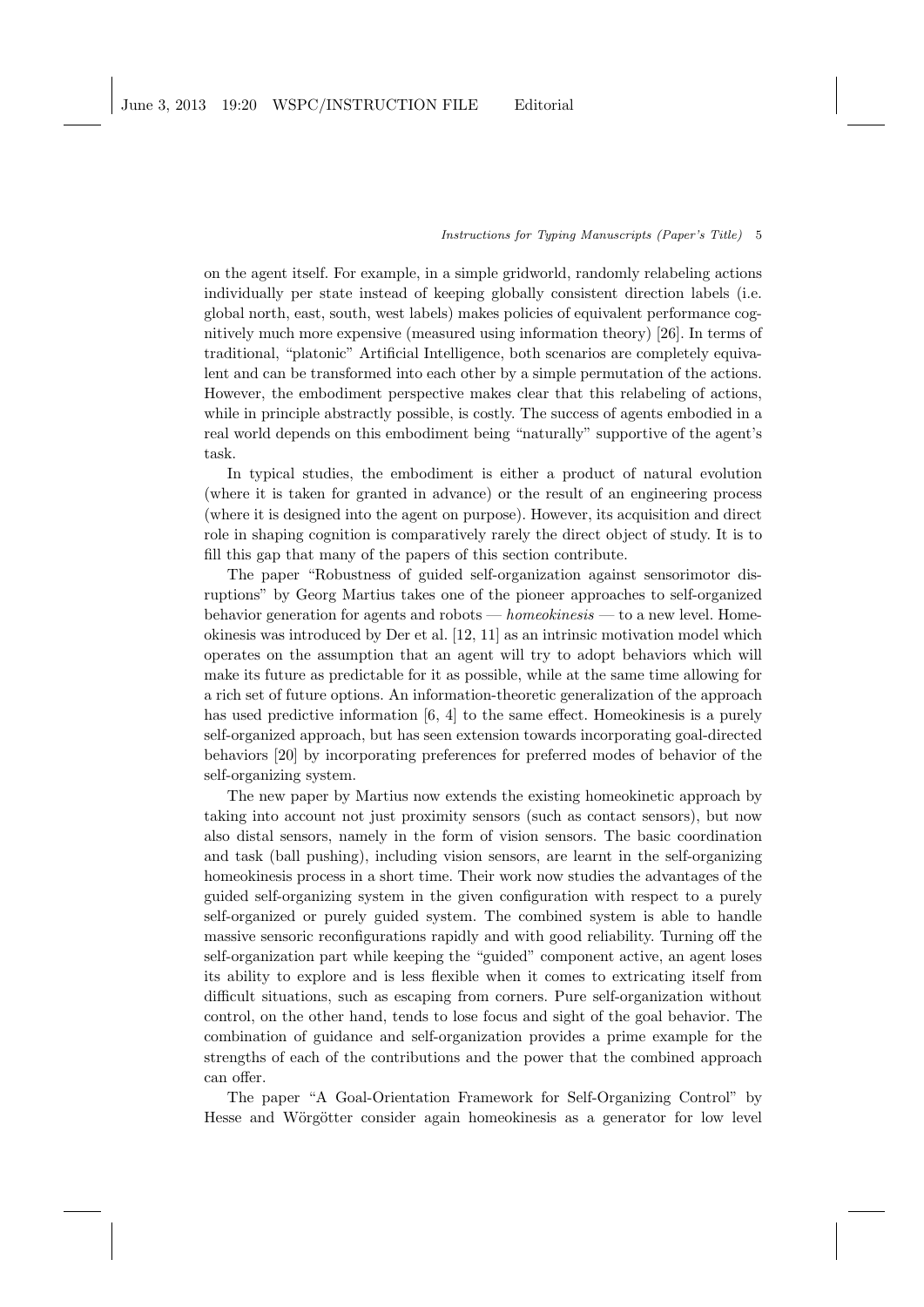controls. However, their approach consists of separating and layering the low-level self-organizational behaviors and the high-level goal-directed behaviors. Thus the high-level behaviors make use of the adapted homeokinetic low-level behaviors for their optimization. The resulting high-level behaviors will thus not be perfectly optimal, as the robustness of the low-level behaviors comes at a price. However, the combination provides a significant increase in flexibility. The high-level controller has the choice of presetting the scenarios (such as a fixed hand opening which is externally imposed at the beginning of a ball-gripping experiment), or defining the basic movement patterns. The paper emphasizes a strict separation of goals and self-organization for the purpose of clarifying which level is responsible for which part of the behavior. This also provides an interface for potential extensions of one level independently of the other.

The relation between goal-directed learning and the sometimes surprising success of self-organizing behavior generation has been quite in the dark. While traditional AI considers mostly goal-directed learning, much of its "intelligent" achievements can already be addressed by self-organizing approaches. The paper "Informational Constraints-Driven Organization in Goal-Directed Behavior" by van Dijk and Polani takes some steps to understand why that could be the case. It considers an informational picture of cognitive processing in which constraints on Shannon information determine what preferred behaviors will look like in a given environment. For this purpose, it is assumed that agents have a limited goal-related working memory. Transition points in the task (such as doors) will lead to a "re-caching" of goal information; these transition points are prime candidates to be used as subgoals, but emerge entirely from the necessity to limit working memory intake. The goal-information perspective also provides an approach to producing a natural classification of the environment into different rooms, without having an explicit concept of "rooms". Another variant produced clusters of locations in the world which would be neighbouring if not for the walls between them — a "spillover" map that ignores the incidental local walls and rather respects the global neighbourhoods of the world. These outcomes indicate that there is already significant prior structure in the world which well-designed self-organizing methods can successfully exploit to great effect.

A special case of environment structure is the dynamics of the perception-action loop of an agent. Many approaches, including homeokinesis, use this loop. Another intrinsic motivation model is empowerment, which considers the channel capacity of the external perception-action loop; i.e., the potential perceivable change that an agent can reliably effect on its environment, measured in terms of information theory. Empowerment has been studied in a number of scenarios [16], but its computation beyond small discrete cases is computationally expensive. While for discrete worlds useful approximations and extensions have been developed [1], the extension to the continuous domain has remained difficult. The paper "Approximation of Empowerment in the Continuous Domain" by Salge et al. introduces a quasi-linear Gaussian framework which takes advantage of the fact that often perception-action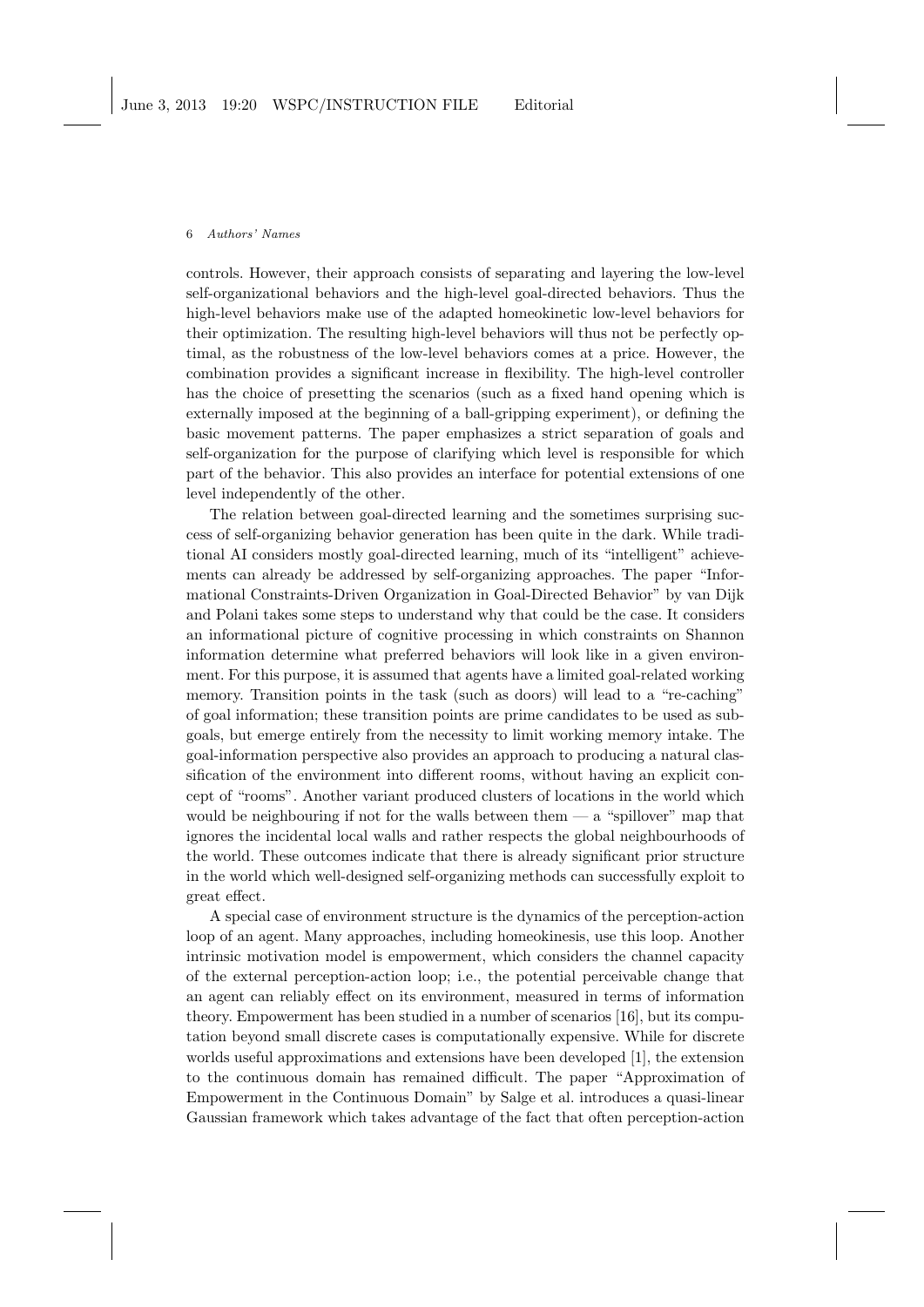dynamics can be considered locally Gaussian. The authors apply the framework to an inverse pendulum problem where, although the approximated empowerment landscape differs from the more accurate one, the induced dynamics is very similar. Thus, the quasilinear Gaussian approximation promises to be a practically viable approach to compute empowerment in an efficient way.

"Bootstrapping Perception Using Information Theory: Case Studies in a Quadruped Robot Running on Different Grounds" by Schmidt et al. explores the sensorimotor structure of an embodied hardware robot which exhibits a number of self-organized gaits driven by the interaction with the ground, the "Puppy" robot. The authors use transfer entropy-based measures to characterize the sensoric and motoric variables of the Puppy robot. The transfer entropy is being used to capture the temporal (however, not causal) and interconnectedness of the various sensors and actuators in a time-relevant manner. The analysis is able to identify "easier" and "harder" ways to accomplish certain desired behaviors by quantifying how certain desired aspects of the movement (acceleration or turning) are affected by other dynamics of the system. Also externalities, such as a change of the ground and its properties, can be identified. Importantly, only the agent's own sensors are used, and thus all results of the analysis can be directly considered as knowledge available to the agent. In a similar vein to Olsson et al. [22], sensoritopic maps are constructed, this time, however, based on the transfer-entropy characteristics of the system. The information-theoretic analysis reveals a number of salient points: not only are many aspects of the robot dynamics reflected in the informational signature of the system, but it also shows a blurred boundary between proprio- and exteroreceptive sensors. For instance, whereas in traditional views, the knee angular receptors would be classified as pure proprioreceptive sensors, in the present work the dependence of their status on externalities (such as orientation and ground properties), as revealed by the informational analysis, places the classification of this sensor into a gray zone between proprio- and exteroreceptive sensors. Thus, the informational analysis provides a deeper insight into the dynamics of the agent.

## 4. Bio-inspired collective systems

As we increase the scale of self-organizing systems, we turn our attention to collective phenomena brought about by interactions of individual components of the systems. Again, the theme of information often takes the central stage, underlying different phases of dynamics observed during self-organizing processes, and suggesting generic organizational principles behind complex collective behavior. It is worth pointing out that the role of information-theoretic characterizations is not just in providing a common unifying language for an analysis of various systems across scales, but also in pinpointing and/or predicting specific features of collective dynamics. For instance, collective memory and information cascades in swarms were recently quantified by Wang et al. [35] via information theoretic measures, relating these features to self-organization within the swarm. Another example is given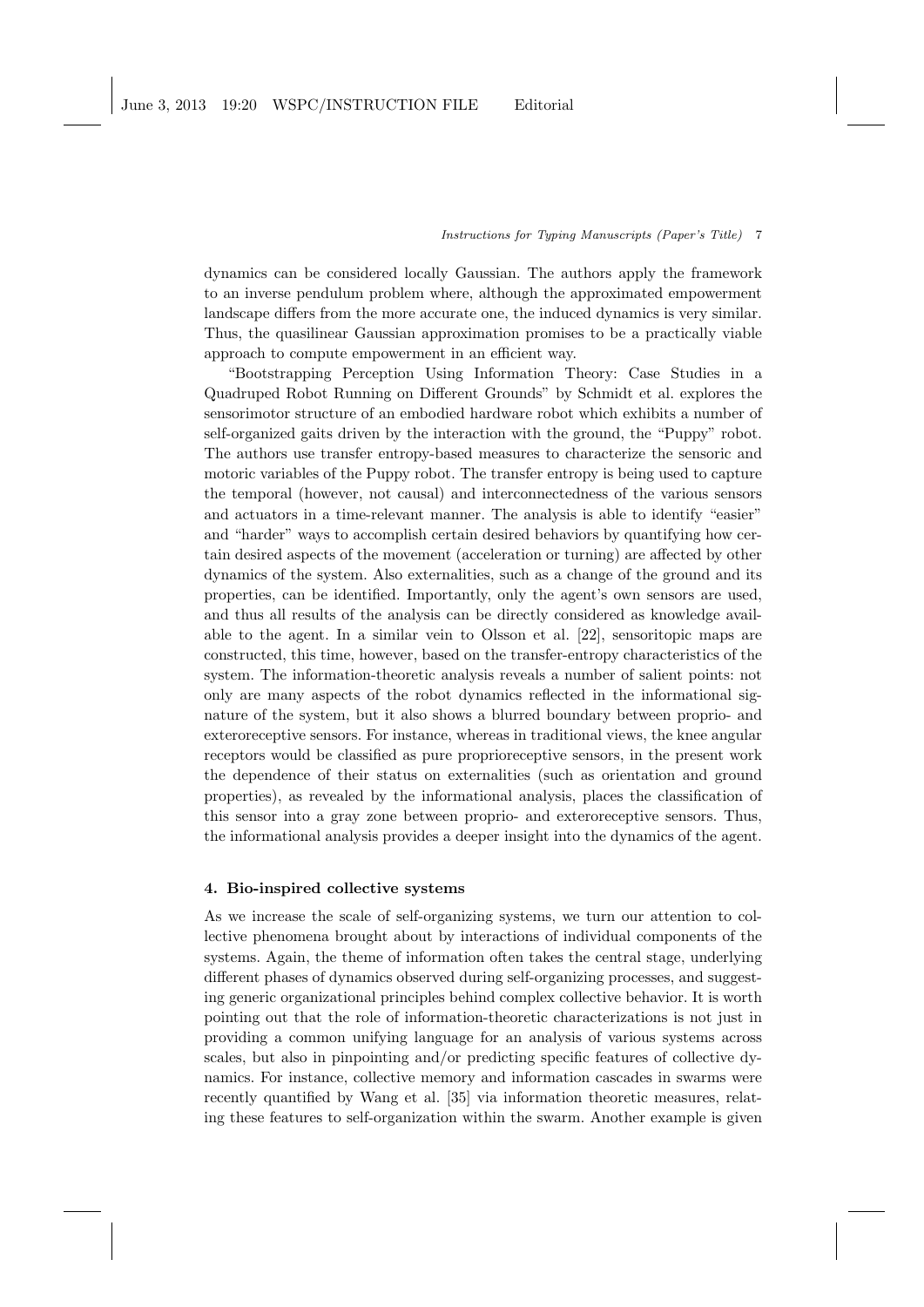by the study of the collective behaviour and its dynamics in the context of selforganized path formation in a swarm of robots [31], which introduced and verified a measure based on information entropy.

Often self-organizing phenomena are investigated with network models, and in this case one may need to inter-relate information-theoretic and graph-theoretic analyses. For example, the prevalence of particular motifs (directed feedback and feedforward loops) in biological and artificial networks was recently explained via their role in contributing to local information storage, measured informationtheoretically and correlated with clustering coefficient(s) [17]. This inter-relationship between graph theory and information theory goes beyond a purely methodological gain: as noted by Rosvall and Bergstrom [28], "if we want to understand how network structure relates to system behavior, we need to understand the flow of information on the network".

Once generic organizational principles, supported by reliable measures, are in place, one may contemplate the task of designing or synthesizing a desirable collective behavior, while balancing the expected degrees of robustness, flexibility and scalability. This task may, for example, be carried out with evolutionary robotics techniques [33].

The studies presented in this section are also strongly motivated by their biological analogies, where collective communications and information processing give rise to intricate patterns and functions at a global level.

The paper "Self-organizing particle systems" by Harder and Polani attempts to discover general information-processing principles underlying one of the most entangled and perplexing processes: self-organization of cells into a living organism. In doing so, the study considers a system of interacting particles that roughly mimic biological cells by exhibiting differential adhesion behavior. Curiously, it shows that particles can self-organize without the emergence of pattern-like structures, highlighting once more the difference between self-organization and emergence [30, 27]. Nevertheless, the main conclusion is that regular pattern-like structures do help to overcome limitations of self-organization that are imposed by spatial structure of interactions. In this paper, self-organization is measured via multi-information which is capable of detecting long-range correlations among interacting particles, and distinguish between qualitatively different phases of the self-organization process.

The paper "Bio-development of motorway networks in the Netherlands: A slime mould approach" by Adamatzky et al. stands out in its bold attempt to utilize the foraging behavior of a real biological organism, Physarum polycephalum, in constructing networks that resemble dense motorway networks in Europe. This study not only provides a striking example of similarities between vastly different scales (bio-development is carried out by a plasmodium of acellular slime mould, while transport networks emerge as a result of diverse social, economic, political and other factors), it also highlights the use of generic graph-theoretic measures, such as Harare index and Randić index, in the analysis of complex self-organizing topologies,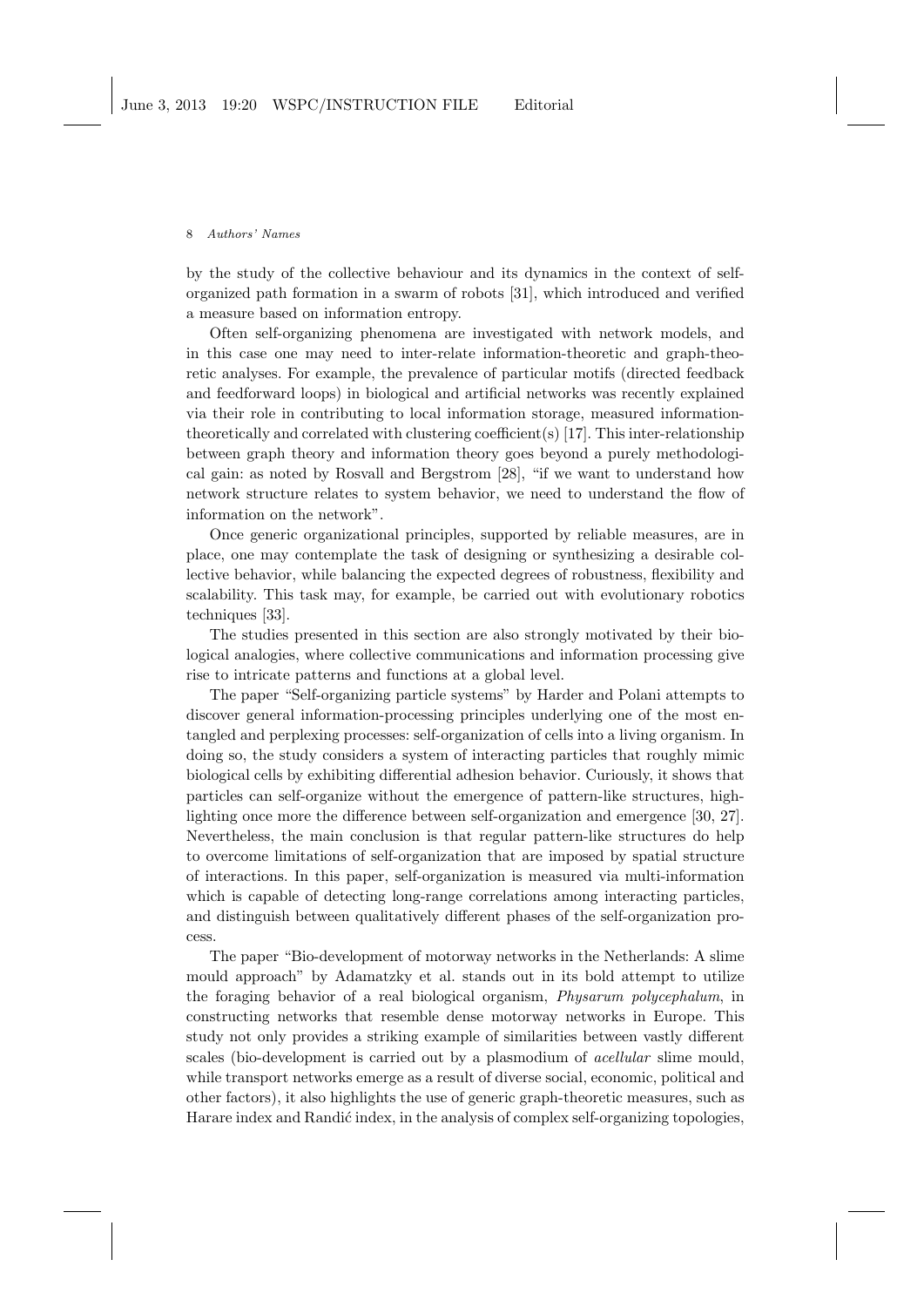e.g. relative neighborhood graphs,  $\beta$ -skeletons, minimum spanning trees, etc. Using these methods the authors are able to demonstrate the discovery of different graph classes by the slime mould growth dynamics.

This theme is continued in the paper "An Ant-Based Algorithm with Local Optimization for Community Detection in Large-Scale Networks" by He et al. Community structure appears when some network nodes cluster into groups with a high density of intra-cluster edges and a relatively lower density of inter-cluster edges. The method proposed to detect such structures is based on local optimization of modularity using ant-based algorithms. In general, the search for the partition with maximal modularity has been shown to be an NP-complete problem [8]. The bioinspired algorithm described in this paper has a low computational complexity but still identifies high-quality community division. Interestingly, as network heterogeneity is increased, the method needs adjustments in order to keep up with performance of Infomap, a method that traces information flows in discovering a modular organization [28]. Infomap identifies a well connected module as a group of nodes among which information flows quickly and easily. The adjustment discussed in the paper (a weighting scheme that better discriminates between inter-cluster and intra-cluster edges) highlights an important difference between the specific topological approximation and the generic organizational principle underlying Infomap (that is, modularity is maximized when information flow is maximized). The more comprehensive performance of Infomap for heterogeneous networks may, of course, be traded off against computational complexity of distributed algorithms.

Kitto and Boschetti consider even a higher scale of collective phenomena in their paper "Attitudes, Ideologies and Self-Organization: Information Load Minimization in Multi-Agent Decision Making": social behavior and formation of ideologies. They propose a model of human decision making in which attitudes of individual agents self-organize into ideologies. Moreover, the formed ideologies further guide agentbased attitude changes. The paper reports a number of interesting observations, including a tendency to minimize the entropy in the system that quantifies and aggregates agents' levels of cognitive dissonance. The study argues that a considerable re-organization in the system can be attained by a single external act of ideological guidance: "rather than having to convince several tens of agents to shift their local framing of an issue, all that was needed was to change the ideology that they subscribe to". Importantly, this action requires a smaller information processing effort whenever the system is organized. Thus, we again see a dependency between levels of a system's (self-)organization and the extent of its information dynamics.

This topical issue is concluded with the paper "Preferential opponent selection in public goods games" by Brede, in which the subject of social behavior is revisited. The paper begins with the definition: "Altruism describes individual behaviour that benefits the group, but comes at a cost to the individual", and proceeds to rigorously model the emergence of cooperation in evolutionary social dilemmas. The main result is the observation that a preference to play with successful opponents strongly enhances the prevalence of cooperation. This result is complemented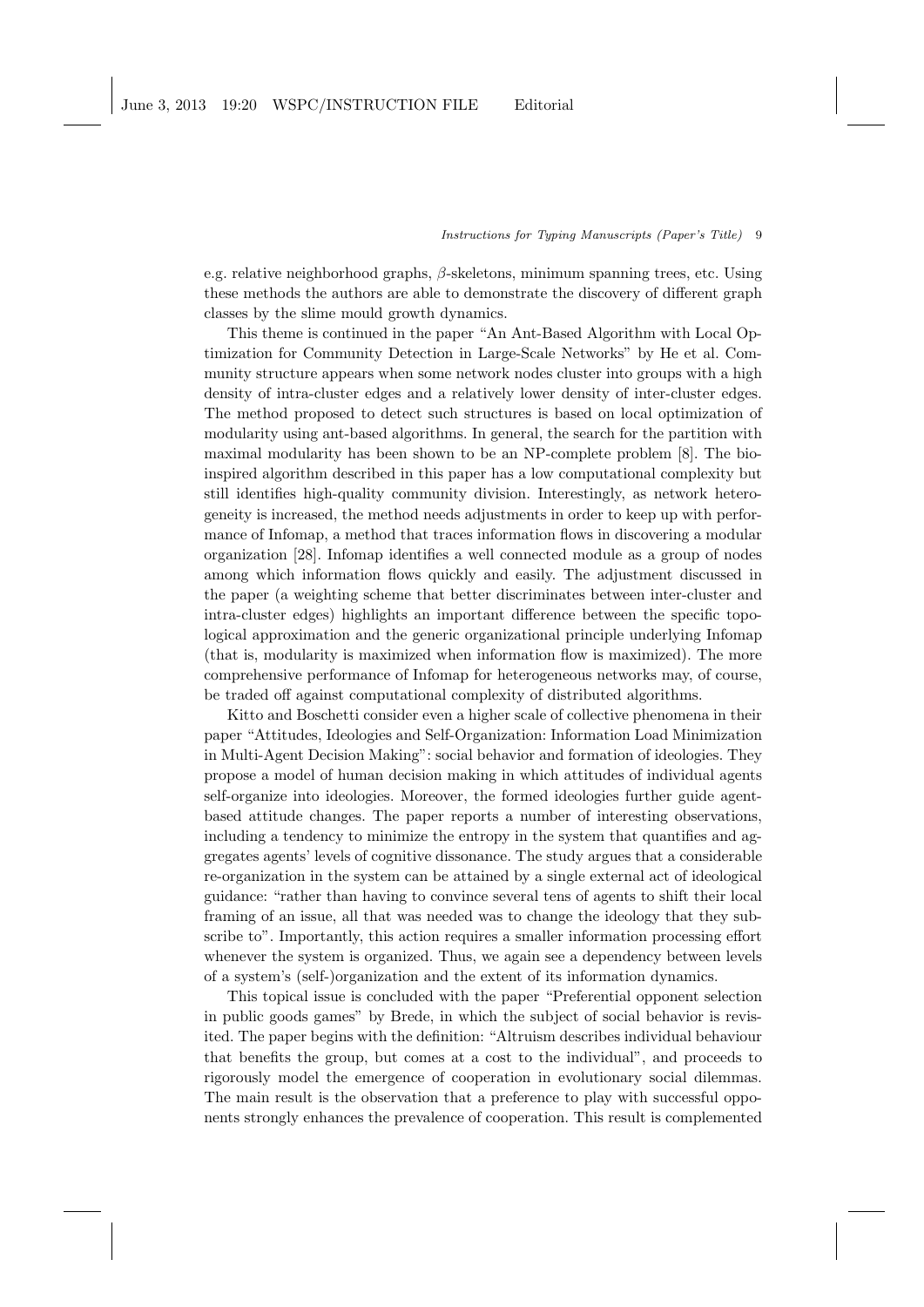with a mechanism for the emergence of opponent selection biases. As with many other papers in this section, the analysis is carried out on networks, revealing some thought-provoking effects. For example, network heterogeneity is shown to boost cooperation. This effect "results from the superior ability of hub nodes to generate payoff and spread their strategy to adjacent nodes", while "a defector hub would undermine its position by surrounding itself by defectors". Assortative mixing of network nodes (i.e., their preference to connect with similar nodes) has been previously shown to be strongly related to information content [25], and so the effect of network heterogeneity reported by Brede can also be interpreted as an effect of information structure on the mechanism of (social) interactions.

# 5. Conclusion

This topical issue presents a range of studies, at increasing scales: starting with self-organization of neural dynamics within the brain, moving to generation of coordinated and goal-oriented behavior of embodied agents, and culminating in collective, multi-agent, behavior inspired by distributed biological and social systems. Almost all these works were unified by the use of model-free and task-independent objectives, motivated and supported by organizational / optimization principles. The principles in turn are unified by a common language provided by information theory and graph theory. In particular, it is interesting to observe how information dynamics were utilized to capture important dependencies and processes in seemingly unrelated areas: from neuronal interactions to cellular aggregation to perception-action loops to formation of ideologies. In addition, it was revealing to see a significant overlap in topological features that were shown to be critical for selforganization of behavior in small-world, modular, heterogeneous and other types of networks.

The emergence of unifying generic principles is the main goal and achievement of GSO research over the last several years. We hope that the papers presented in this topical issue will inspire further progress in this field.

## 6. Acknowledgments

We would especially like to thank the anonymous reviewers for this topical issue for their timely responses and useful comments. We also appreciate the professional effort of all contributing authors. Finally, we are grateful for the support provided by the organizers of GSO-2010 at Indiana University and GSO-2011 at the University of Hertfordshire and CSIRO Complex Systems Science team. GSO 2011 was partly supported by the European Commission as part of the CORBYS (Cognitive Control Framework for Robotic Systems) project under contract FP7 ICT-270219. The views expressed in this Topical Issue are those of its editors and authors, and not necessarily those of the consortium.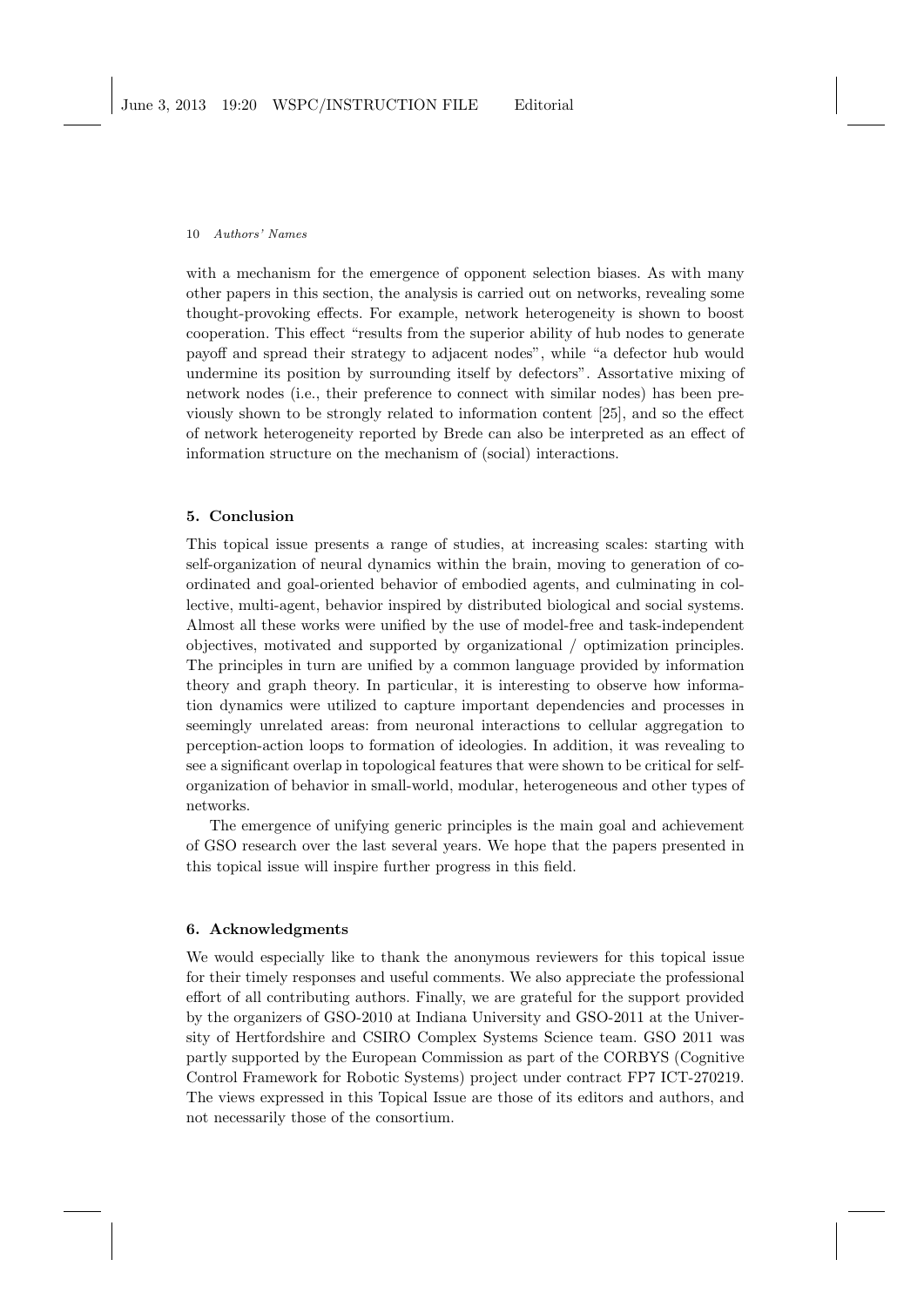#### References

- [1] Anthony, T., Polani, D., and Nehaniv, C., Impoverished empowerment: 'meaningful' action sequence generation through bandwidth limitation, in Advances in Artificial Life. Darwin Meets von Neumann - 10th European Conference, ECAL 2009, Budapest, Hungary, September 13-16, 2009, Revised Selected Papers, Part II, eds. Kampis, G., Karsai, I., and Szathmáry, E., Lecture Notes in Computer Science, Vol. 5778 (Springer, 2009), pp. 294–301.
- [2] Ashby, W. R., Principles of the self-organizing dynamic system, J. Gen. Psychol. 37 (1947) 125–128.
- [3] Ashby, W. R., *Design for a Brain* (Wiley & Sons, New York, 1952).
- [4] Ay, N., Bertschinger, N., Der, R., Güttler, F., and Olbrich, E., Predictive information and explorative behavior of autonomous robots, European Journal of Physics B 63 (2008) 329–339.
- [5] Ay, N., Der, R., and Prokopenko, M., Guided self-organization: perception-action loops of embodied systems, Theory in Biosciences 131 (2012) 125–127.
- [6] Bialek, W., Nemenman, I., and Tishby, N., Predictability, complexity and learning, Neural Computation 13 (2001) 2409–2463.
- [7] Braitenberg, V., Vehicles: Experiments in Synthetic Psychology (MIT Press, Cambridge, 1984).
- [8] Brandes, U., Delling, D., Gaertler, M., Goerke, R., Hoefer, M., Nikoloski, Z., and Wagner, D., Maximizing modularity is hard (2006).
- [9] Brooks, R. A., Intelligence without representation, Artificial Intelligence 47 (1991) 139–159.
- [10] Chicharro, D. and Ledberg, A., When two become one: The limits of causality analysis of brain dynamics, PLoS ONE 7 (2012) e32466.
- [11] Der, R., Self-organized acqusition of situated behavior, Theory Biosci. 120 (2001) 1–9.
- [12] Der, R., Steinmetz, U., and Pasemann, F., Homeokinesis a new principle to back up evolution with learning, in Computational Intelligence for Modelling, Control, and Automation, ed. Mohammadian, M., Concurrent Systems Engineering Series, Vol. 55 (IOS Press, 1999), pp. 43–47.
- [13] Gershenson, C., Guiding the self-organization of random boolean networks, Theory in Biosciences 131 (2012) 181–191.
- [14] Gershenson, C. and Heylighen, F., How can we think the complex?, in Managing Organizational Complexity: Philosophy, Theory and Application, ed. Richardson, K. (Information Age Publishing, 2005), pp. 47–61.
- [15] Hoffmann, M. and Pfeifer, R., The implications of embodiment for behavior and cognition: animal and robotic case studies, in 'The Implications of Embodiment: Cognition and Communication', eds. Tschacher, W. and Bergomi, C. (Exeter: Imprint Academic, 2011), to appear.
- [16] Klyubin, A. S., Polani, D., and Nehaniv, C. L., Keep your options open: An information-based driving principle for sensorimotor systems, PLoS ONE 3 (2008) e4018.
- [17] Lizier, J. T., Atay, F. M., and Jost, J., Information storage, loop motifs, and clustered structure in complex networks, Physical Review E 86 (2012) 026110.
- [18] Lizier, J. T., Heinzle, J., Horstmann, A., Haynes, J.-D., and Prokopenko, M., Multivariate information-theoretic measures reveal directed information structure and task relevant changes in fMRI connectivity, Journal of Computational Neuroscience 30 (2011) 85–107.
- [19] Lizier, J. T., Pritam, S., and Prokopenko, M., Information dynamics in small-world